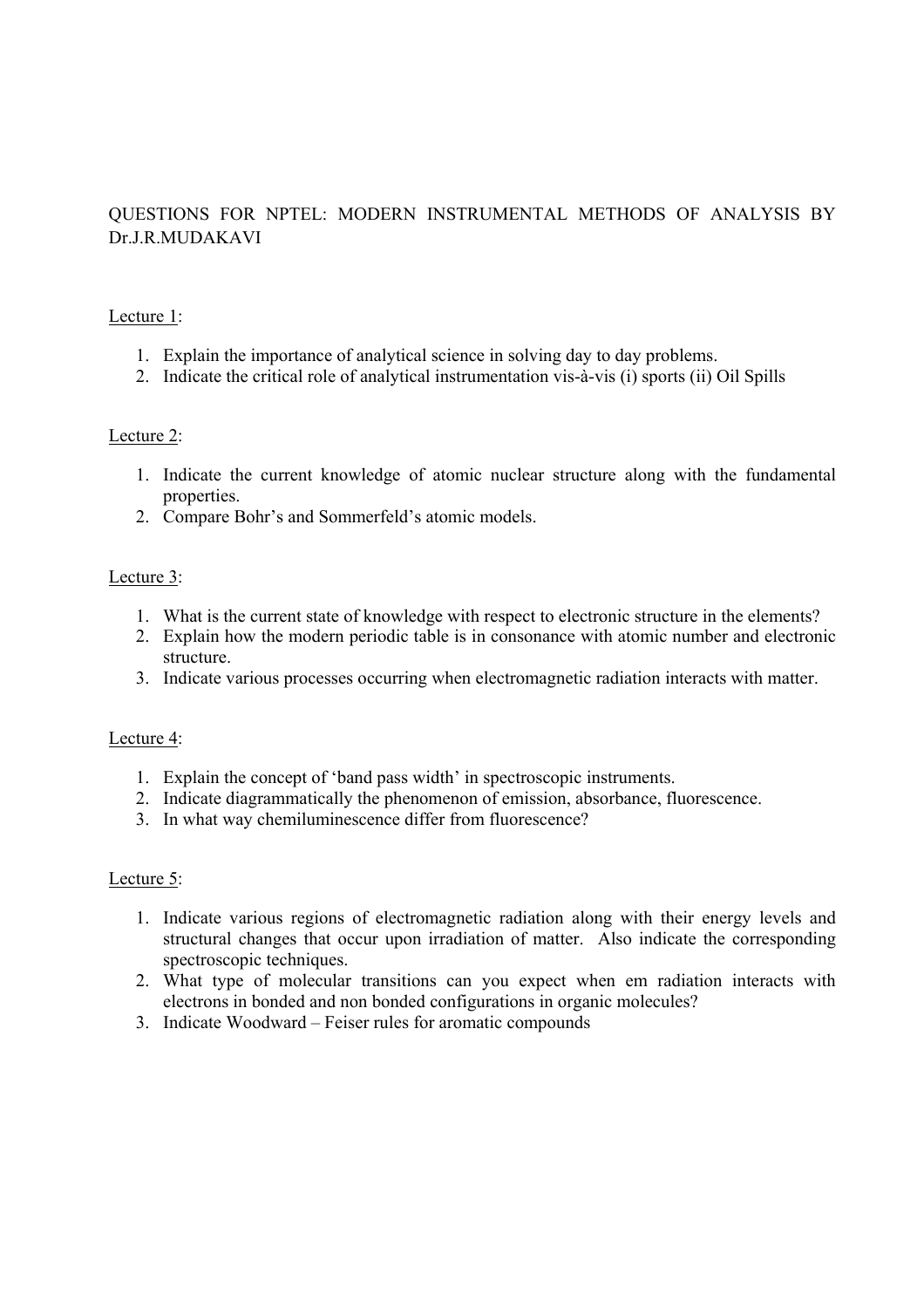### Lecture 6:

- 1. Calculate  $\lambda_{\text{max}}$  for 2- hydroxy, 3-one- p- xylene using Woodward Feiser rules.
- 2. Calculate  $\lambda_{\text{max}}$  for 6- methoxy tetralone (76nm)
- 3. Calculate  $\lambda_{\text{max}}$  for p- chloro acetohenone (254 nm)

### Lecture 7:

- 1. Derive Beer Lamberts's Law from the fundamental considerations.
- 2. Explain the concept of relative concentration error and its application in real analysis.
- 3. Explain the merits and demerits of deuterium, tungsten, tungsten iodide and mercury lamps as the light sources in UV-visisble instrumentation.

### Lecture 8:

- 1. What are the various ways of securing a narrow wave length electromagnetic radiation in UV-visible range?
- 2. Bring out the special features of prism mountings in UV-visible instruments.
- 3. What do you understand by (i) Etalons (ii) Eschelle gratings and blazed holographic gratings?

### Lecture 9:

- 1. Explain the concept of signal modulation in spectro scopic instruments
- 2. Explain with the help of an neat diagrams the working of divide array detectors
- 3. Explain the working of a photo multiplier tube

### Lecture 10:

- 1. How would you adopt a spectrophotometer for the color measurement of a painted surface?
- 2. How can you ascertain the composition of a complex using UV-visible spectroscopy?
- 3. What do you understand by flow injection analysis? How can you use it for solving production related problems?

### Lecture 11:

- 1. Explain the concept of quantum yield.
- 2. Indicate the conditions beneficial for fluorescence to occur in organic compounds.
- 3. In what way luminescence instruments differ from fluorescence instruments?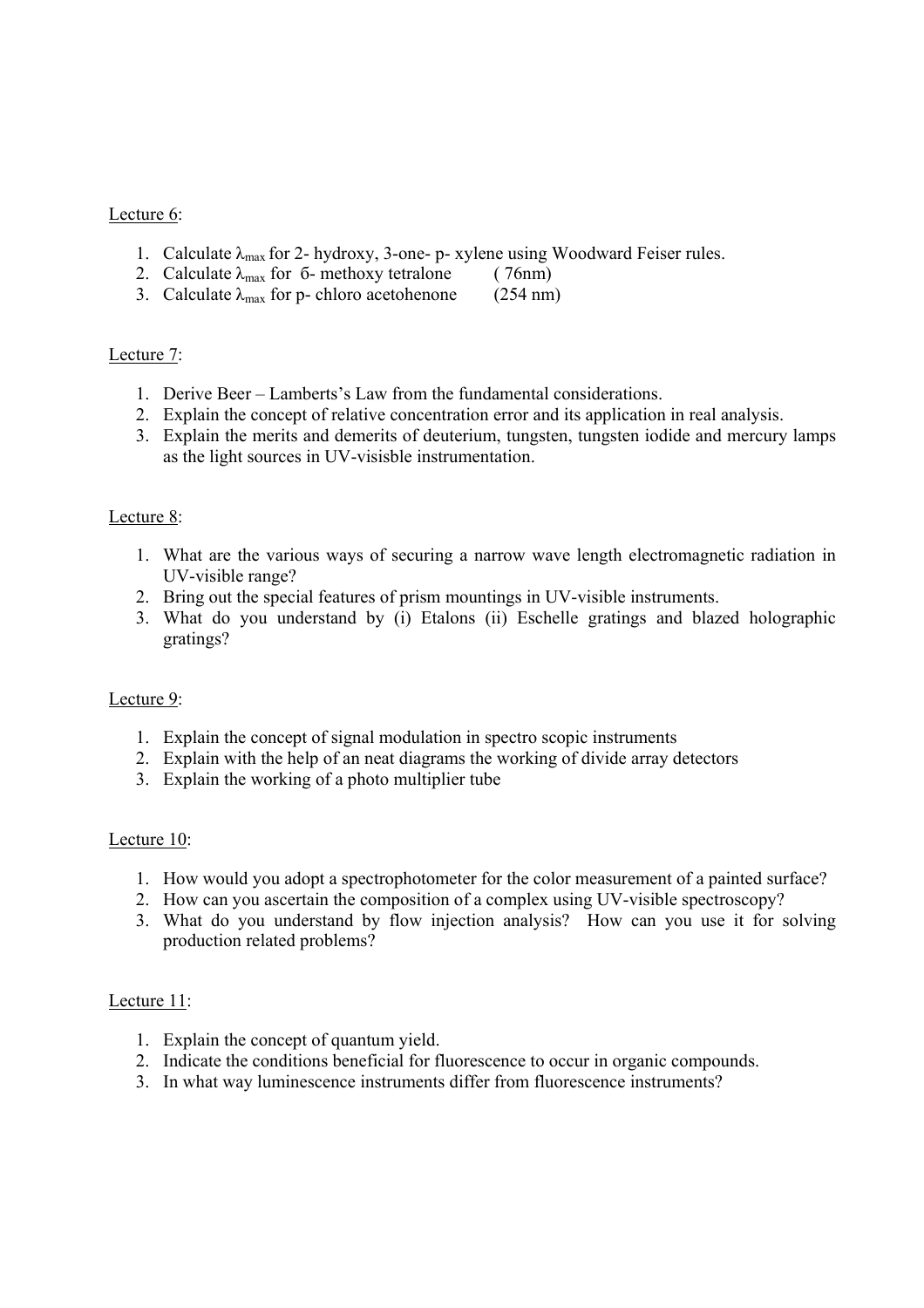### Lecture 12:

- 1. Derive a relationship between fluorescence and concentration of a substance.
- 2. Draw a schematic diagram of a filter fluorimeter.

## Lecture 13:

- 1. Explain the constraints of using a xenon lamp as a radiation source in fluorescence instruments. What are its advantages?
- 2. Explain why fluorescence measurements of a compound are arbitrary?

## Lecture 14:

- 1. The first maxima for Bragg's diffraction from KCl crystal  $(d=0.314nm)$  appears at  $14<sup>0</sup>$ . Calculate the energy of incident x-rays (41.5 kev)
- 2. Calculate the distance 'd' in rock salt if its density is 2.18 g/cc and molecular weight in 58.5.
- 3. What do you understand by K series and L series of emissions in X-rays?
- 4. Explain the construction and working of X-ray detectors.

### Lecture 15:

- 1. Explain instrumentation diagram of XRF analytical technique.
- 2. What do you understand by single channel, double channel and multichannel EDXRF?

### Lecture 16:

- 1. What do you understand by Fraunhoffer lines?
- 2. What do you understand by Einstein Emission, Coefficient?
- 3. Why line broadening occurs in AAs?
- 4. Draw an energy level diagram for sodium.

### Lecture 17:

- 1. Draw a schematic diagram of single bean, double bean AC, DC, AAS instruments.
- 2. What are the various mechanisms operative during line broadening?

### Lecture 18:

- 1. Explain the concept of LS, JJ Coupling in AAS?
- 2. Calculate the concentration of the excited cadmium ions at  $1000^{\circ}$  C,  $1500^{\circ}$ C and  $3500^{\circ}$ C.
- 3. Why radiation sources are unique in AAS?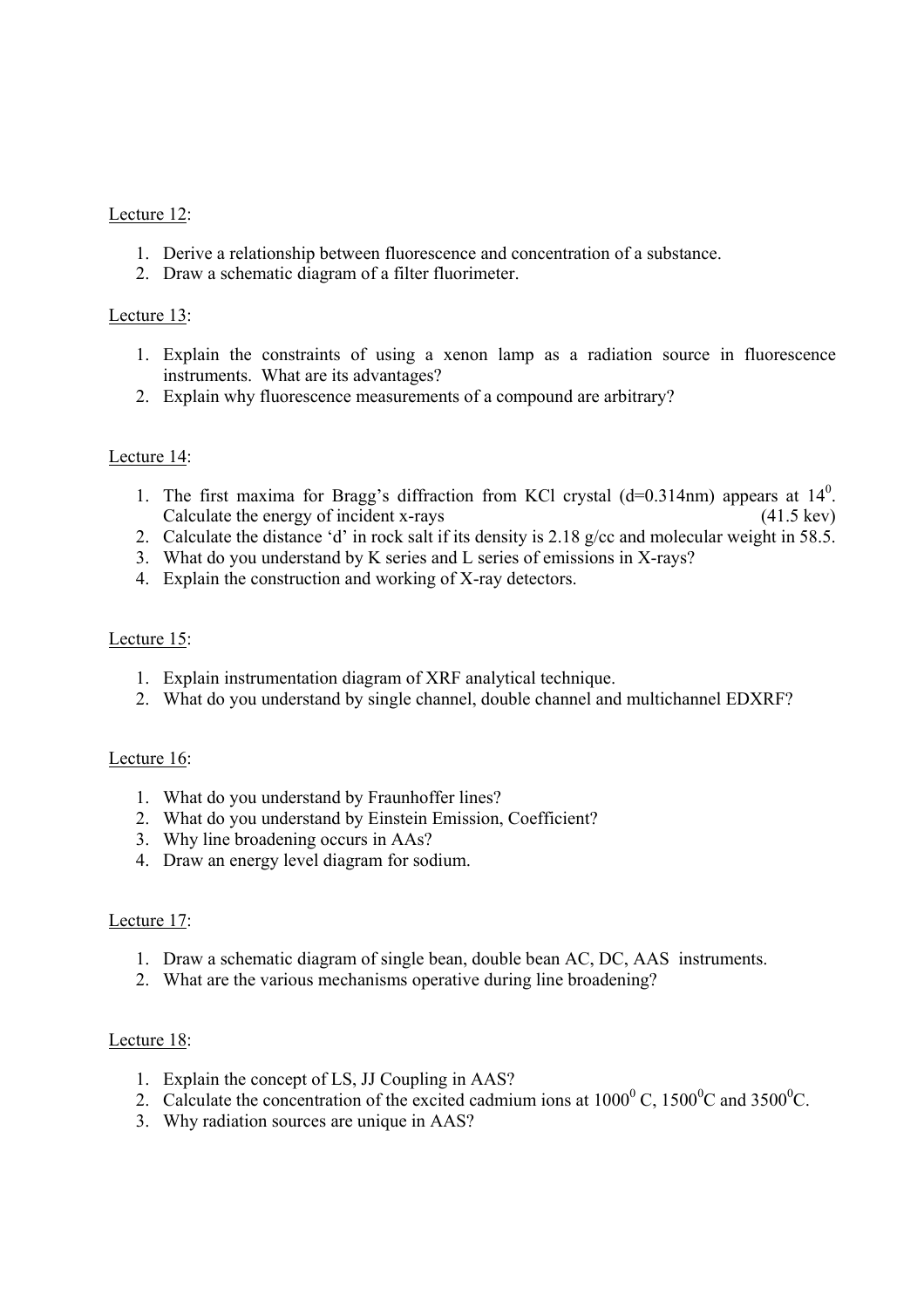### Lecture 19:

- 1. Compare and contrast the premix burners and total burners in AAS. What are their advantages?
- 2. Describe the structure of a flame along with the chemical species being produced in a reducing flame?
- 3. Write a short note on atomization in AAS.

## Lecture 20:

- 1. Explain the various processes occurring during atomization along with the associated chemical reactions.
- 2. Explain the significance of signal to noise ratio in AAS measurement.

## Lecture 21:

- 1. Indicate various types of interferences occurring in AAS.
- 2. Why observation height is important is AAS?
- 3. What do you understand by the term (i) spectral interferences and (ii) volatilization interferences?

### Lecture 22

- 1. Explain the mechanism of non-spectral background correction using a schematic diagram.
- 2. What is a spectral interference? How can spectral interferences be eliminated using Zeeman Effect?
- 3. What are the different ways in which Zeeman Effect can be employed in AAS?
- 4. What do you understand by ionization interferences?

## Lecture 23

- 1. Explain how complexing agents can be employed to advantage in AAS?
- 2. What do you understand by analyte occlusion?

### Lecture 24

1. Explain the principles of hydride generation AAS. List all the elements that can be determined by HGAAS.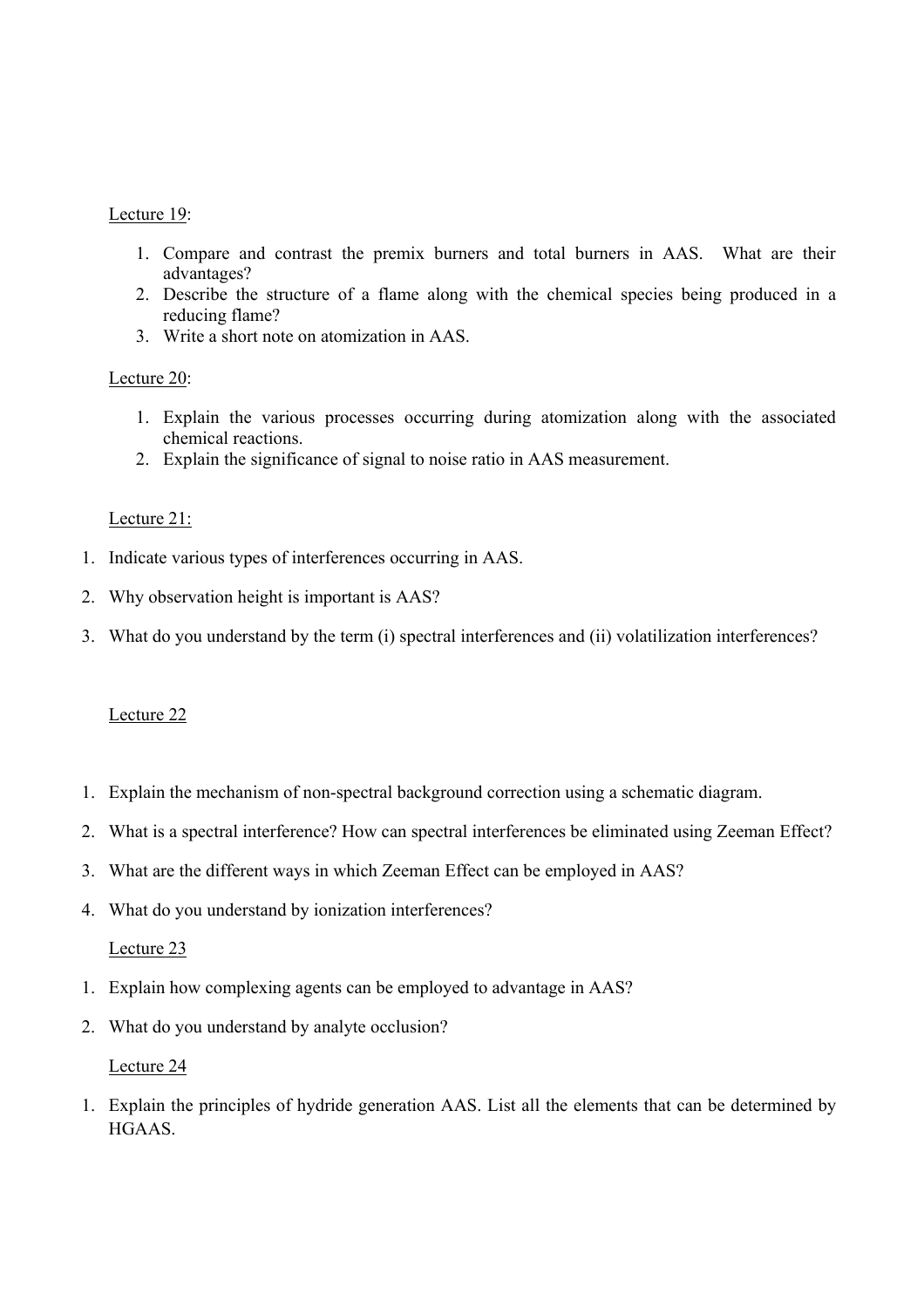- 2. Elaborate on the effect of acids on the determination of hydride forming metals in AAS.
- 3. What are the essential changes in instrumentation to be made in hydride generation AAS? Lecture 25
- 1. Explain the concept of cold vapour mercury analysis using the principles of atomic absorption.
- 2. Explain the similarities and dissimilarities of HGAAS and cold vapour mercury AAS.
- 3. Elaborate the instrumentation of cold vapour mercury AAS.

- 1. Give an account of the evolution of graphite furnace atomic absorption spectrometry.
- 2. Why a high degree of atomization is required in GFAAS?
- 3. Give a schematic description of the LVOV's design and Mossman design in Electrothermal AAS.
- 4. Explain the concept of STPF in ETAAS.

#### Lecture 27

- 1. Indicate various phase reactions occurring in a graphite furnace during the electrothermal process
- 2. What do you understand by matrix modification?
- 3. What is vapour phase interference? How can it be avoided during ETAAS?

### Lecture 28

- 1. Explain how plasmas can be generated.
- 2. Give a schematic diagram of Czerney-Turner, Ebert- Fastie, Rungekutta mountings in ICP- AES

### Lecture 29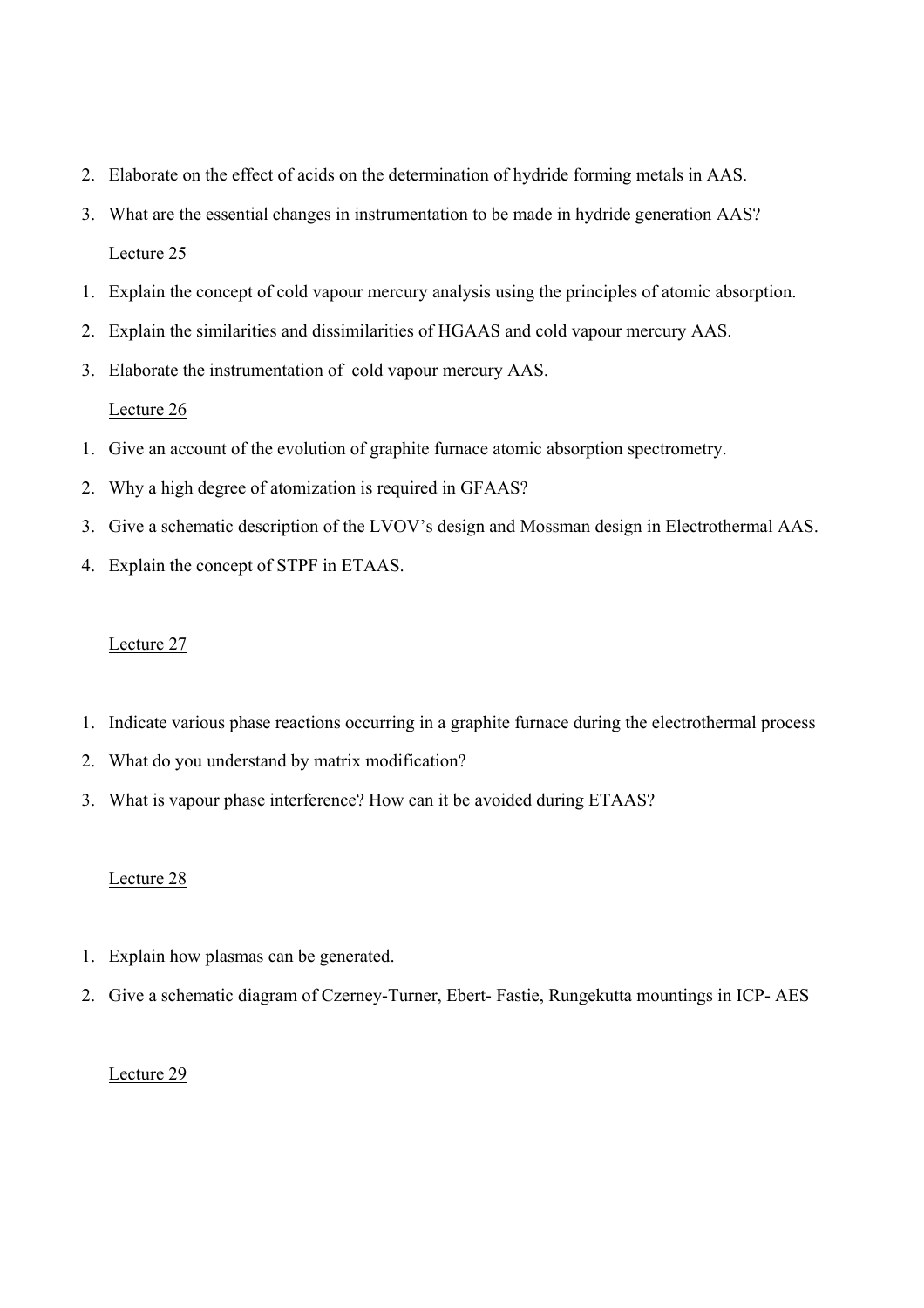- 1. Explain how to introduce the sample in plasma AES?
- 2. What are the similarities and dissimilarities in ICP AES and AFS.
- 3. What are the various types of interferences encountered in ICP AES?
- 4. Bring out the differences between sequential and simultaneous ICP AES analysis

- 1. Compare and contrast the advantages and disadvantages of Flame AAS, ETAAS and ICP-AES.
- 2. Indicate various models of vibrations a diatomic molecule exhibits.
- 3. The fundamental vibrational frequency of HCl is 2890 cm-1. Calculate the force constant of Hcl. the atomic masses are  $1H = 1.673 \times 10^{-27}$  kg ;  $35 \text{ cl} = 58.06 \times 10^{-27}$  kg (Ans = 483 Nm<sup>-1</sup>)

## Lecture 31

- 1. Explain the concept of Fourier Transform IR spectroscopy.
- 2. what do you understand by (i) apodization (ii) Felget advantage and (iii) multiplex advantage
- 3. What are the different ways of sample handling in IR?

### Lecture 32

- 1. Compare the merits and demerits of various sources of IR.
- 2. Give a schematic diagram of (i) Golay detectors, (ii) photon detectors and explain their working.
- 3. How can you differentiate between primary, secondary and tertiary amines using IR spectrum?

### Lecture 33

- 1. How can infrared spectroscopy be applied for refinery process industries?
- 2. Explain the mass spectrum of dodecane.
- 3. What are the basic chemical functions occurring in a mass spectrometer. Draw a schematic diagram of a mass spectrometer and explain the functions of each component.
- 4. Draw mass spectrum of isopropyl n pentyl- ether and write its various fragmentation modes.

Lecture 34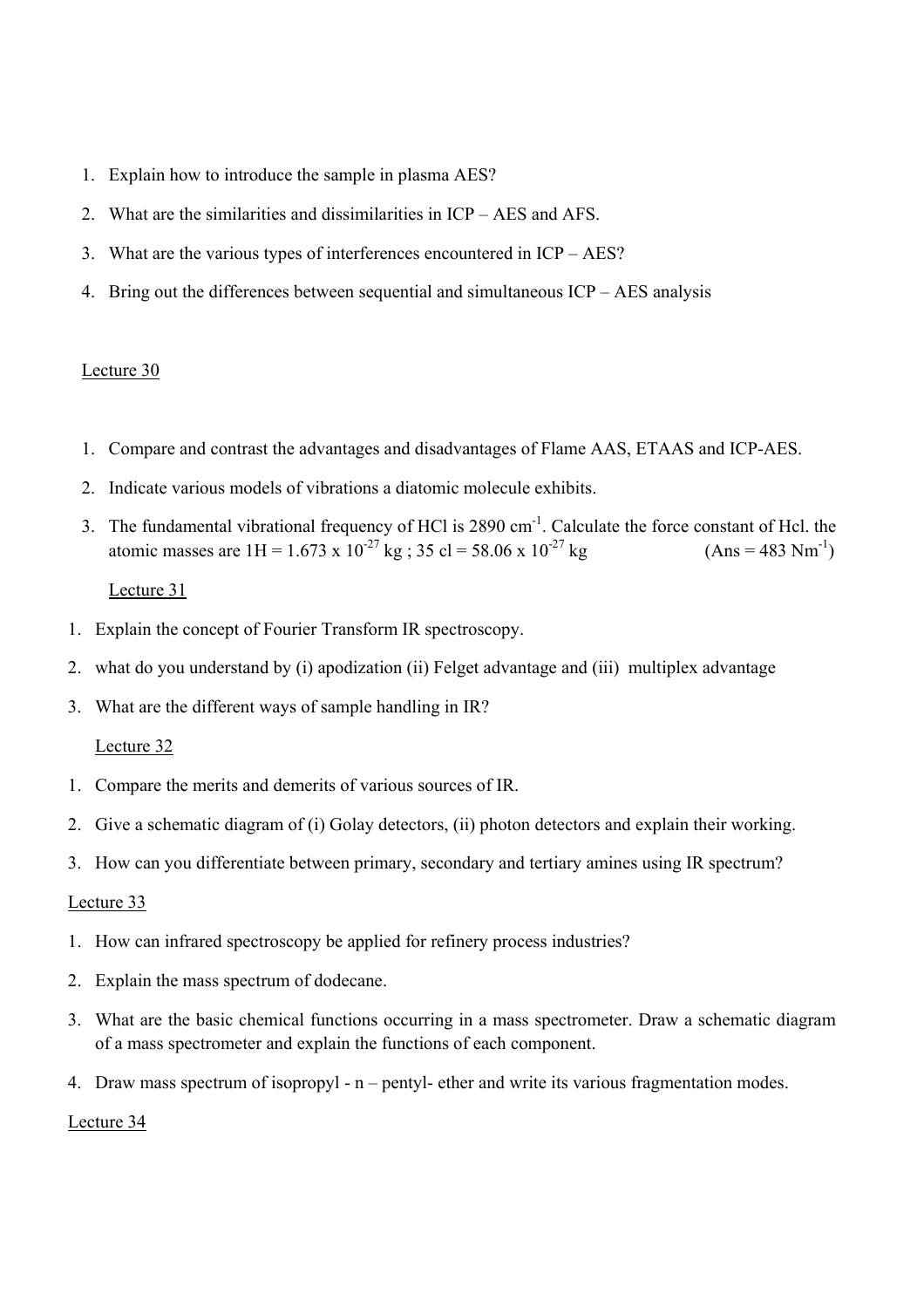- 1. Explain the origin of NMR.
- 2. Define chemical shift. How is it useful in NMR spectroscopy?
- 3. Explain various factors afluting the chemical shift?

- 1. What do you understand by the term nuclear Overheuser effect? What is MRI?
- 2. Define (i) Galvanic cell (ii) Electrolytic cell (iii) liquid junction potential and (iv) Electrical double layer.

## Lecture 36

- 1. Define electrodes of the first kind, second kind and third kind.
- 2. Indicate various electrochemical techniques employed for analytical purposes and the relevant electrochemical property being measured.

### Lecture 37

- 1. Define concentration cell, Glass electrode and ion selective electrodes.
- 2. What type of chemical reactions is amenable for potentiometry?
- 3. Explain the functionality of quinhydrone electrode and antimony electrode.

## Lecture38

- 1. Draw a simplified circuit for potentiometric PH meter.
- 2. List the advantages and disadvantages of DME.
- 3. Plot the polarogram of cadmium in cadmium chloride
- 4. The diffusion current (i) for Zn is  $4.125$  when m = 16.25 mg/sec and t = 4.3 sec. If the diffusion current of an unknown solution is 4.3 m A calculate the concentration of zinc. (Ans:  $4.02 \times 10^{-2}$ m)

### Lecture 39

- 1. Explain the standard addition technique with reference to polarography.
- 2. Explain the use of kurlFischer reagent for moisture analysis in organic compounds.
- 3. What do you understand by dead stop titration?

### Lecture 40

1. What are the various methods of chromatogram development.